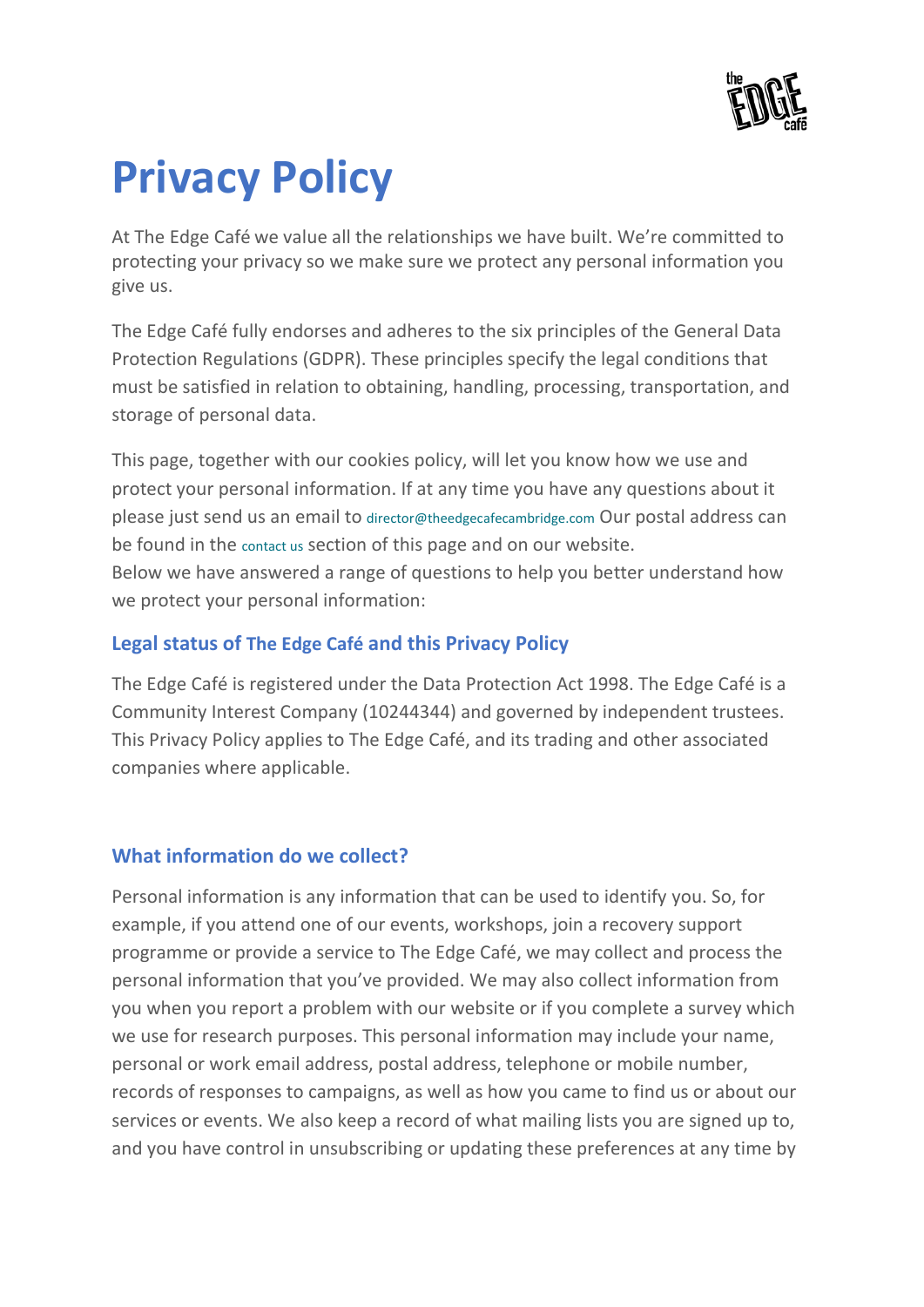

either contacting us directly or by following the link at the bottom of a newsletter that we sent to you.

In detail, the types of personal data that The Edge Café may require include information about participants of our Peer Mentor training programme; The Edge Café staff, volunteers and directors; suppliers and anyone else we communicate with.

We may also collect details of your visits to our website, for example your location data, other sites you've visited and the resources that you access. We use this to provide you with the information, services or products that you're interested in and are most relevant to you. If we take photos for marketing purposes we will always ask for your consent to use the photograph that you're featured in.

This personal data, whether it is held on paper, digitally or via other media, will be subject to the appropriate legal safeguards as specified in the General Data Protection Regulation 2016 (GDPR).

To understand how we use information about the communications devices you use, such as IP address (the location of the computer on the internet) and cookies, please see our [Cookies](https://allia.org.uk/information/cookie-policy/) policy page.

#### **Your rights**

If you wish to exercise any of your rights, as listed below please write to us at [director@theedgecafecambridge.com](mailto:director@theedgecafecambridge.com)

- a. Access to your personal information;
- b. Objection to processing of your personal information;
- c. Objection to automated decision-making and profiling;
- d. Restriction of processing of your personal information;
- e. Your personal data portability;
- f. Rectification of your personal information; and
- g. Erasure of your personal information.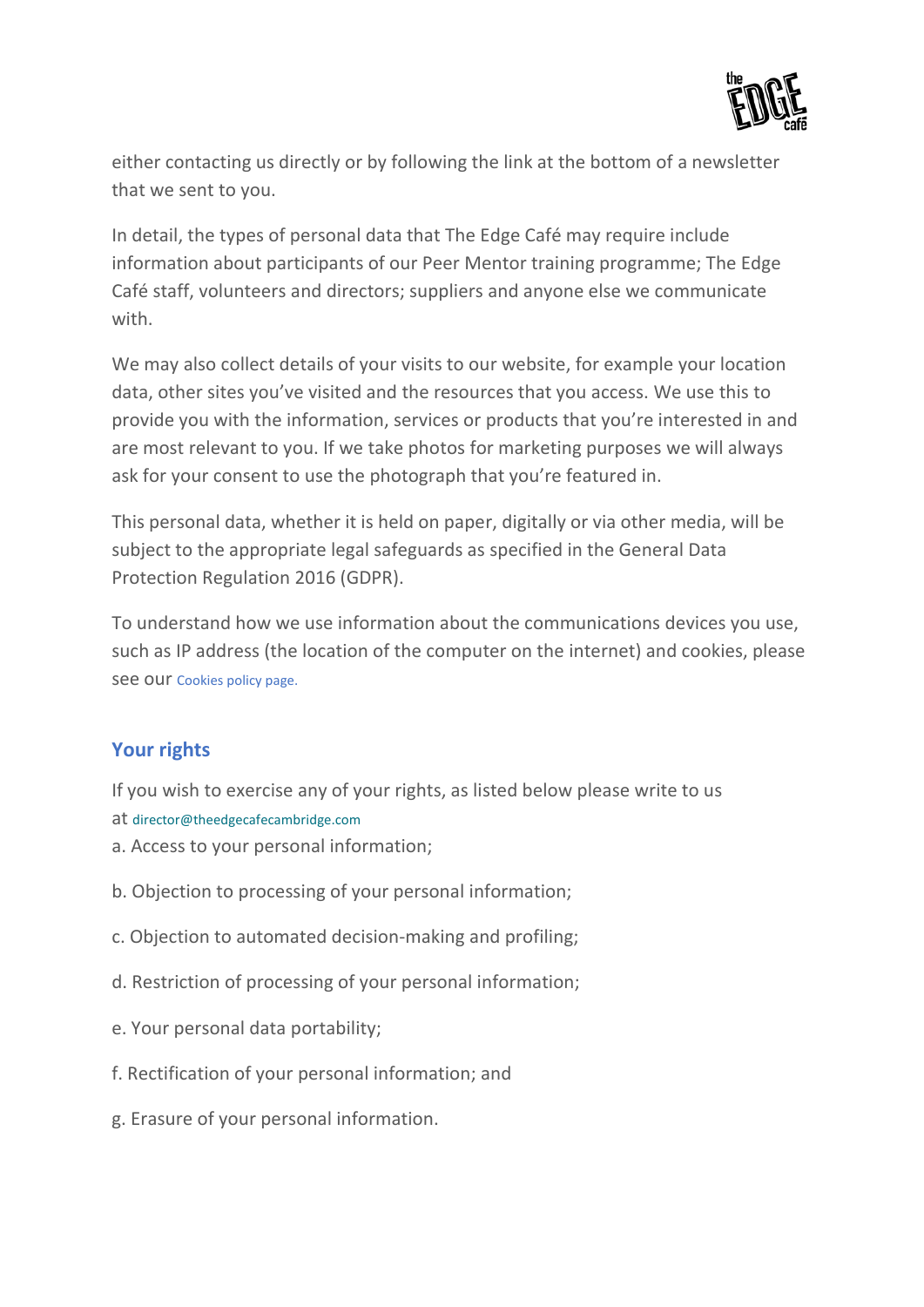

If you make a request relating to any of the rights listed above, we will consider each request in accordance with all applicable data protection laws and regulations. No administration fee will be charged for considering and/or complying with such a request unless the request is deemed to be excessive in nature.

Upon successful verification of your identity you are entitled to obtain the following information about your own personal information:

a. The purposes of the collection, processing, use and storage of your personal data.

b. The source(s) of the personal information, if it was not obtained from you.

c. The categories of personal data stored about you.

d. The recipients or categories of recipients to whom your personal data has been or may be transmitted, along with the location of those recipients.

e. The envisaged period of storage for your personal data or the rationale for determining the storage period.

f. The use of any automated decision-making and/or profiling.

You can make the above request by emailing [director@theedgecafecambridge.com](mailto:director@theedgecafecambridge.com) or by writing to:

Mr. Tom Jefford Data Protection Officer The Edge Café 351 Mill Road CB1 3DF

We want to make sure that your personal information is accurate and up to date. You may ask us to correct or remove information you think is inaccurate.

We hope we would be able to resolve any complain that you have, but if you are not happy you can contact the ICO via <https://ico.org.uk/for-the-public/raising-concerns/>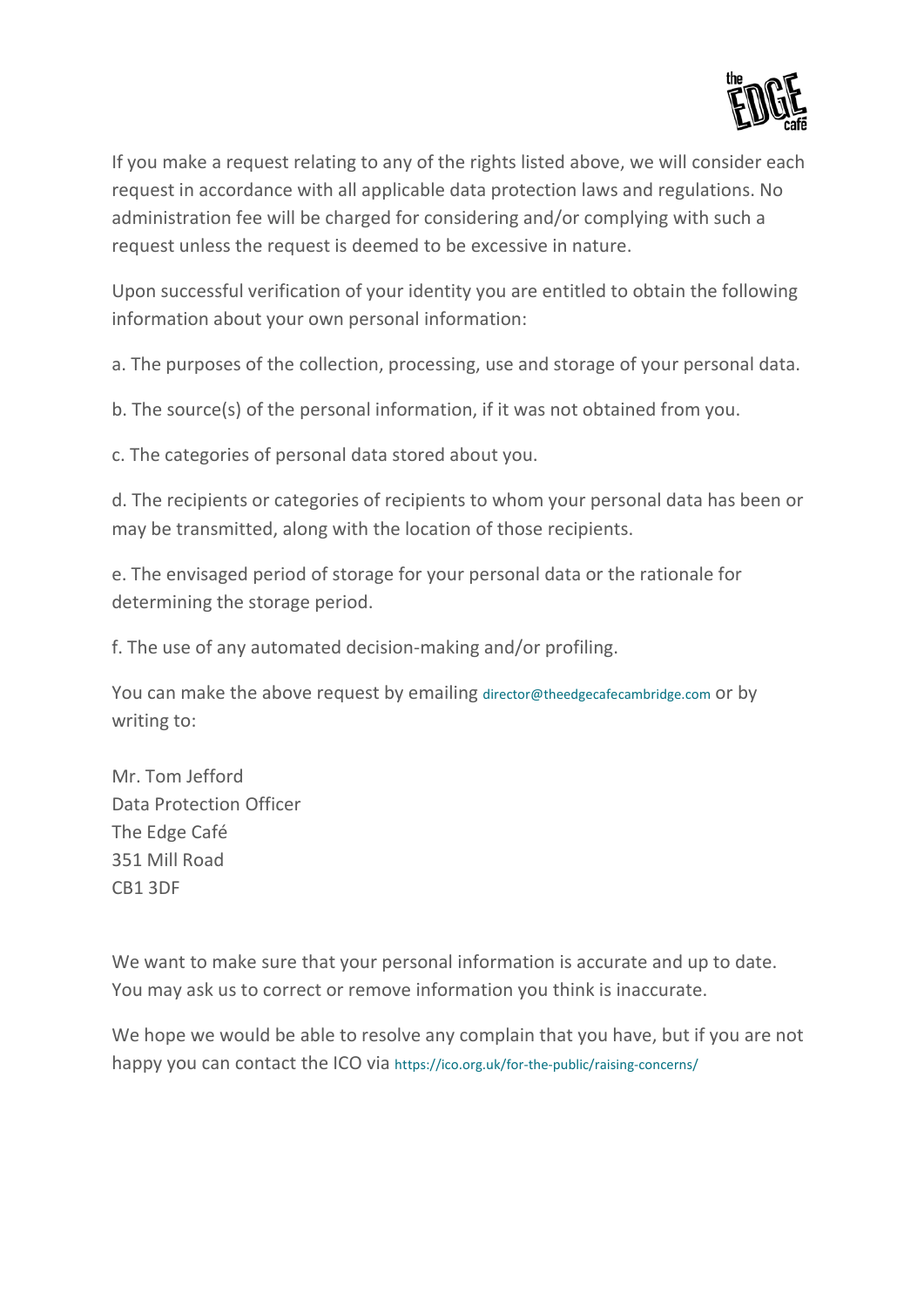

#### **Keeping your information up to date**

To make sure we always have the most up-to-date information about how to contact you, we may also, from time to time, update your records to reflect any changes to your personal information. This information may come directly from you, or it may come from a third party that we consider is legitimate and trustworthy and in circumstances where it is appropriate and where you will have had a clear expectation that your details would be passed on for this purpose. We may also combine the information you provide us with information we collect from trusted third parties and partners such as HubSpot insights (our customer relationship management software which collects business details from a global database based on domain names), business partners, or sub-contractors (where applicable and relevant).

#### **How do we use Cookies?**

We use your cookies to give you a more personalised experience online. It helps us create a more effective website that reflects your needs. We may also collect and record information about how you use our site by collecting your IP address (in simple terms that just means a number that identifies a specific computer or other internet device). By continuing to use our site, you agree to our use of cookies – but these cookie files and IP addresses will never identify you as an individual. For more information on cookie files and IP addresses read our cookies [policy.](https://allia.org.uk/information/cookie-policy/) This page also includes instructions on how to disable cookies if you don't want them to be used.

#### **How we use your personal or professional information**

There are the ways that we may use your personal information, all to help us provide the most relevant and personalised service for you:

1. To process personal information to help us with our work and activities, for the purposes of carrying out our work we will process your information to help us with our activities and to provide you with the most relevant information. This would involve using our internal systems that are secure and password protected to store and analyse your data and, where you have consented to us doing so, use direct marketing to inform you of our work.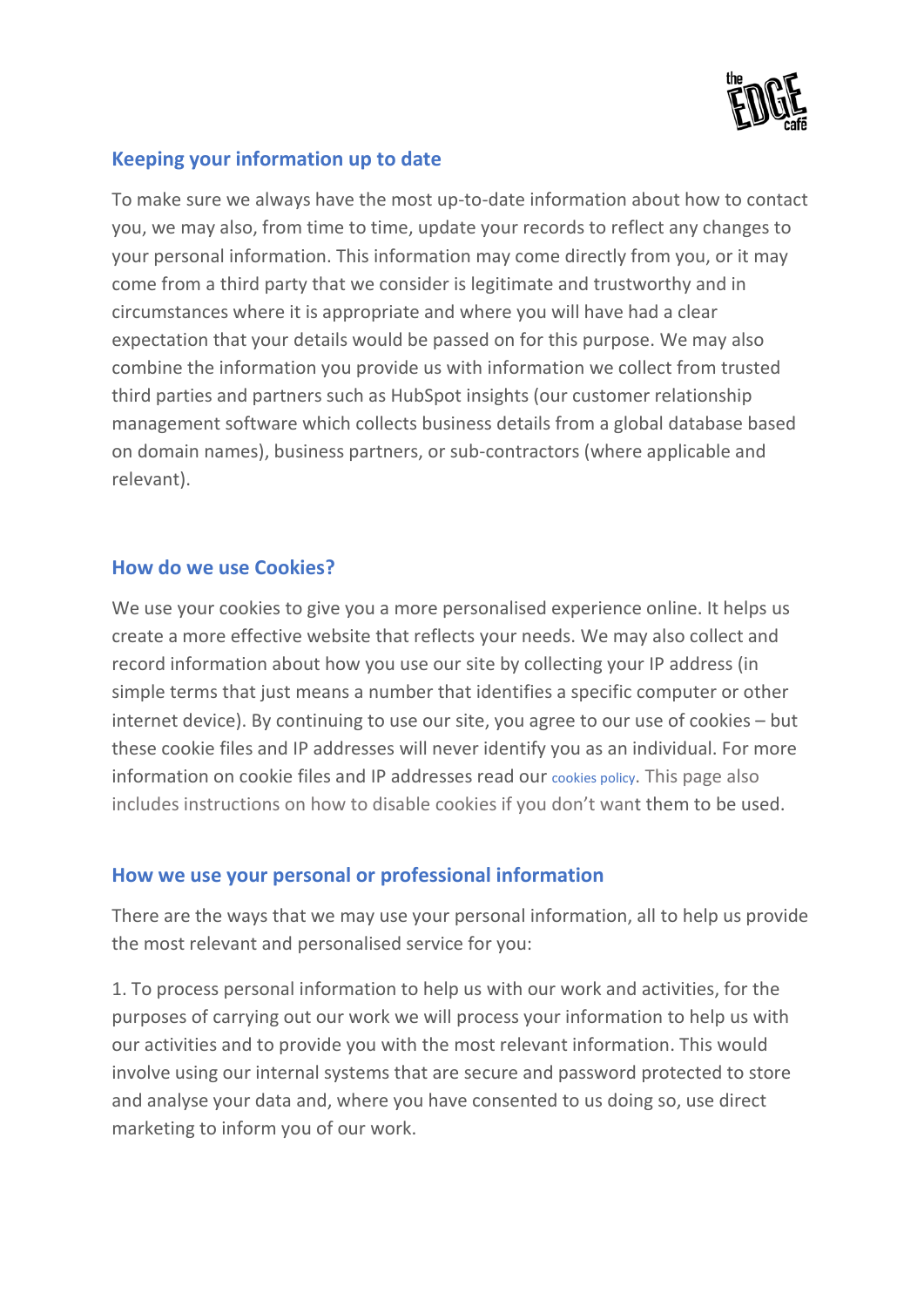

2. To provide you with information (such as events or campaigning activities), services or products you've requested or which we feel may interest you. We may also permit selected third parties to contact you on our behalf for a specific purpose such as a programme evaluation or to support case study examples of our work. For more information, please see "How we handle your information and other organisations" below.

3. To allow you to participate in interactive features on our website, when you choose to do so.

For example, we may help you auto-complete forms by inserting your contact details for you to edit.

4. To analyse and improve the services offered on our websites. This means we can provide you with the most user-friendly navigation experience we can, which may involve providing your information to third parties.

5. To make our marketing campaigns more targeted and relevant to supporters and customers.

We will only use these techniques related to targeting by a geographical area or sector.

6. To process personal information and/or provide this to a third party for the purposes of profiling and understanding who visits our site. This could be analysing demographics to inform our campaign and marketing strategies.

For example:

Location: Some campaigns would seek specific demographics

Interests: Some campaigns would be based on your interests e.g. if you opt in to receive news about one of our Centres, we may send you an email about a special event planned.

Previous interactions: Previous interaction with The Edge Café would also used for targeting purposes. For example, a previous event attendee would be prioritised for future events related to their interests

7. To match information collected from you through different means or at different times. That could include using information collected online and offline, along with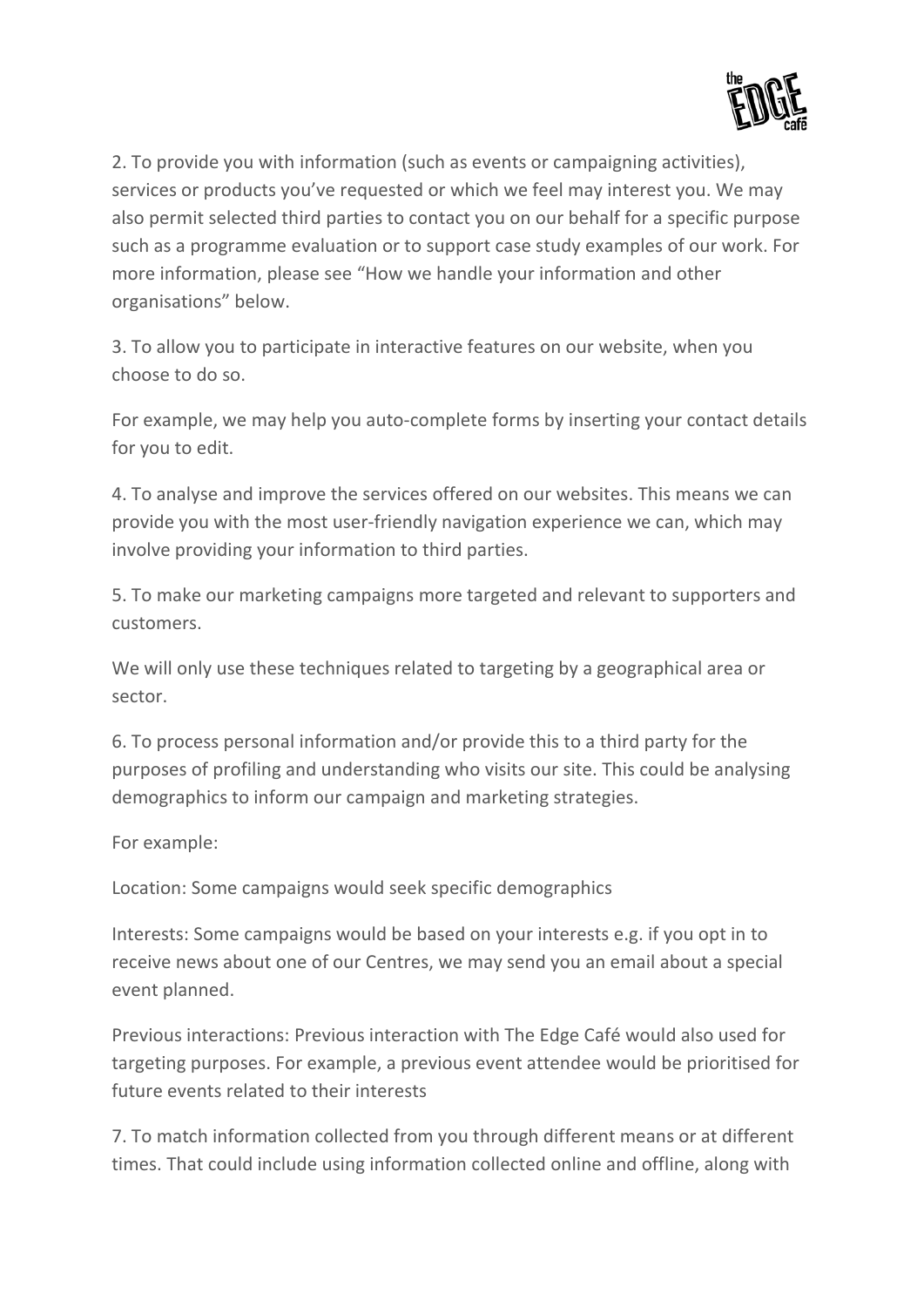

information obtained from other sources, including third parties and publicly available sources, to ensure that the information we hold about you is up to date and accurate.

#### **How long will we keep your personal information?**

We only hold your data as long as necessary and regularly update our procedures.

It's only with your support that we can continue to make a positive impact on people, planet and place. That's why we love to keep you posted with news about our work and how your support can make a difference. However, of course, we will not contact you again if you ask us not to. This can relate to all communications with you from The Edge Café or to certain campaigns or channels of communication. You can contact us to change your contact preferences by emailing: [director@theedgecafecambridge.com](mailto:director@theedgecafecambridge.com)

#### **How will we handle your information?**

We will never rent or sell your personal information to other organisations for use by them in any way, including in their own direct marketing activities.

We may ask external service providers to carry out tracking and analysis on our behalf as described in the cookies [policy.](https://allia.org.uk/information/cookie-policy/) For instance, we may pass on hashed out digital data (such as IP addresses) to our web analytics agency to monitor how well our websites or campaigns are performing.

#### **Sharing your information with third parties – keeping your information safe**

We will only disclose your personal information to third parties if we are legally obliged to; or in order to enforce or apply our terms of use for this website or other agreements; or to protect the rights, property or safety of The Edge Café. This includes exchanging information with other companies and organisations for the purposes of fraud detection or criminal investigations and would request your consent.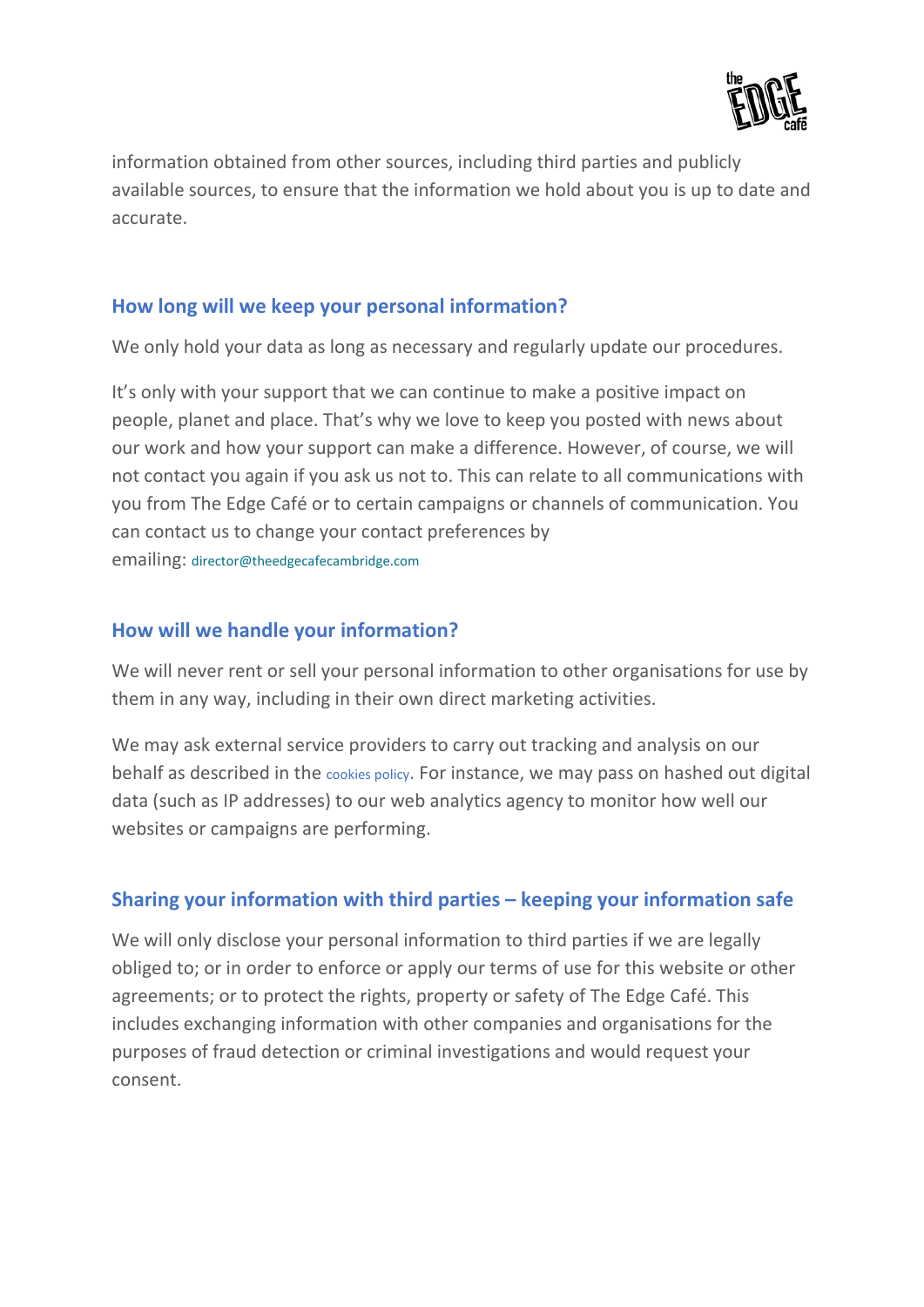

#### **Following links to third-party websites**

This website may include links to other websites, not owned or managed by The Edge Café. Whilst we try our best to only link to reputable websites we cannot be held responsible for the privacy of data collected by sites not managed by The Edge Café, nor can we accept responsibility or liability for those policies. For this reason, you should consult the privacy policy on any external website you link to before you submit any data to those websites.

#### **Posting or sending inappropriate content**

The Edge Café employees adhere to a social media policy and we expect those who interact with us on social media platforms to follow a similar code of conduct. If you post or send any content that we believe to be inappropriate or content in breach of any laws, such as defamatory content, we may use your personal information to inform relevant third parties such as your internet provider or law enforcement agencies. This also covers any activity on social media.

#### **Posting or sending content that you do not own**

We have the right to disclose your identity to any third party claiming to own any content that you posted.

#### **Where do we store your information and how is it kept safe?**

At The Edge Café we have taken all steps reasonably necessary to make sure that your data is treated securely and in accordance with this privacy policy. We have done our best to protect your personal data, and ensured that it will be held in compliance with European data protection regulations. Unfortunately, the transmission of information via the Internet is never 100% secure and we cannot guarantee the security of your data transmitted to our website. This means any such transmission is at your own risk. In cases when we use external websites provided by other organisations such as Twitter, YouTube or Facebook, then we would ask you to consult their privacy policies.